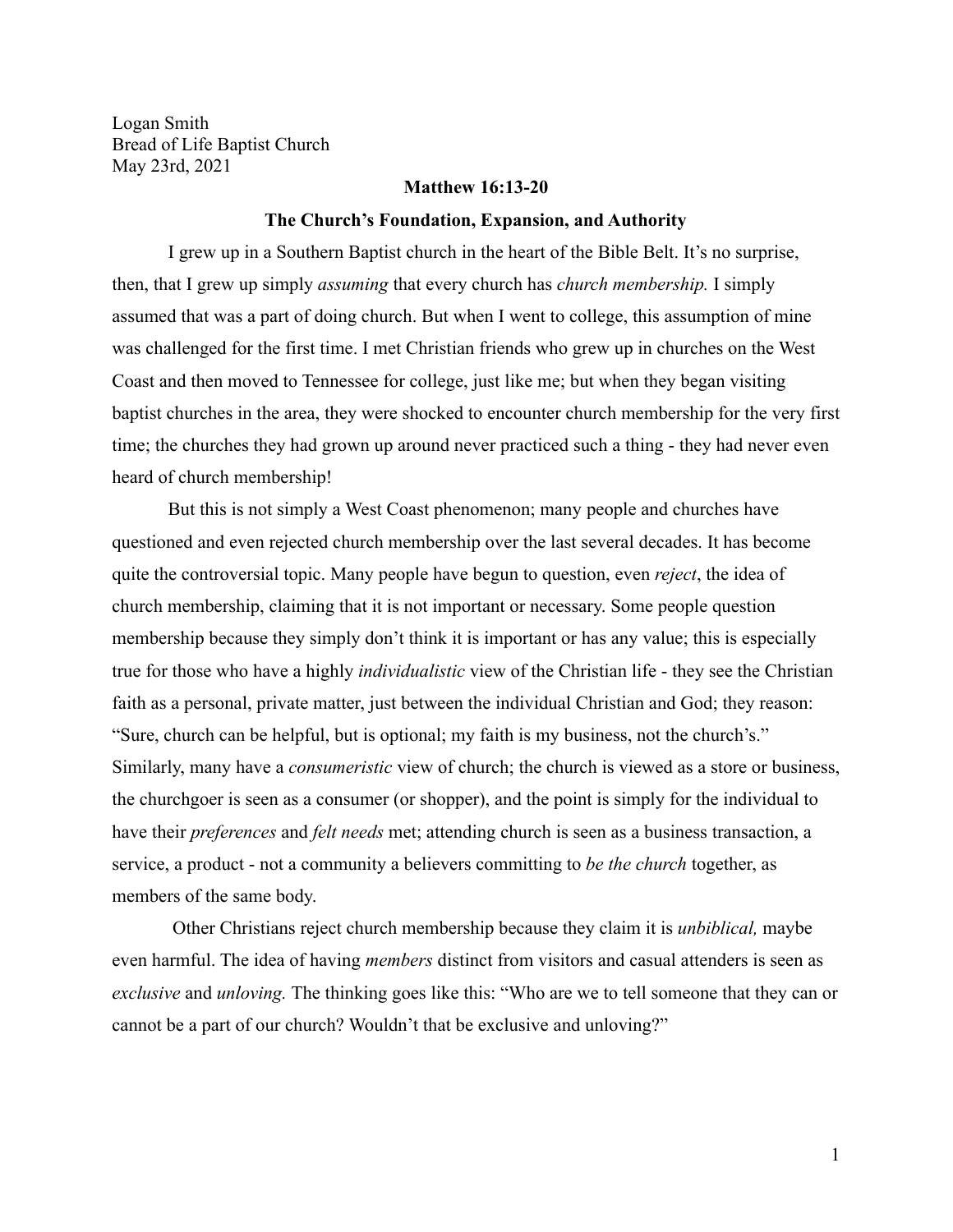It should go without saying that we, of all people, definitely want to be loving! But we don't follow man's definition of love; we walk in the *love of Jesus.* And so, we have to ask: *Does the Bible really teach us that we should have some form of church membership, or not?*

The answer *must* be an emphatic "*yes."* As we read the New Testament, it seems clear that the writers simply *assumed* that there was some way of knowing *who the specific members of a specific local church were.* After all, the New Testament is *filled* with "one another" commands that simply *cannot* be obeyed simply cannot be fulfilled by ourselves, as individual Christians, but require being a part of a Christian community: *the local church.* Or, as another example, there are specific pastors over specific Christians in the BIble; there must be some way of knowing *which people* come underneath the authority and care of *specific pastors.* Clearly, the BIble assumes each local church will be made up of specific members, and such membership would be known to each other and their leaders.

But still we could ask: "Do we really have the authority to declare who gets to belong to our local church as members and who doesn't?" In other words: do we have the biblical authority to have *exclusive church membership?*

**Matthew 16:13-20 answers these questions for us.** In this passage, we see the very first mention of the *Church.* This is before the Cross; the Church isn't born until after the resurrection, in the book of Acts. Yet Jesus's plan was always to gather a *people* to Himself; he gathers those he saves as His *redeemed community.* And here, in this passage, he proclaims that He will build his *church,* the gathered community of His saved people, *on the foundation belief in the gospel of Jesus Christ.* He declares the foundation of His church, and a promise about how he will build it. But then, he also declares the *authority and responsibility* He gives to His church to *wield the keys of the Kingdom* - to mark out *who belongs to His church, and* who gets to be members of the local church, *based on true faith in the gospel of Christ.*

So let us first look at *the Church's Foundation.*

# **I. The Church's Foundation: Proclaiming and Believing the Gospel of Christ (vv.13-18)**

The passage opens with Jesus asking his disciples a question: "Who do people say the Son of Man is?" Jesus is referring to himself using one of the titles used in the Old Testament to refer to the Messiah, God's promised savior. However, in that day there was a lot of confusion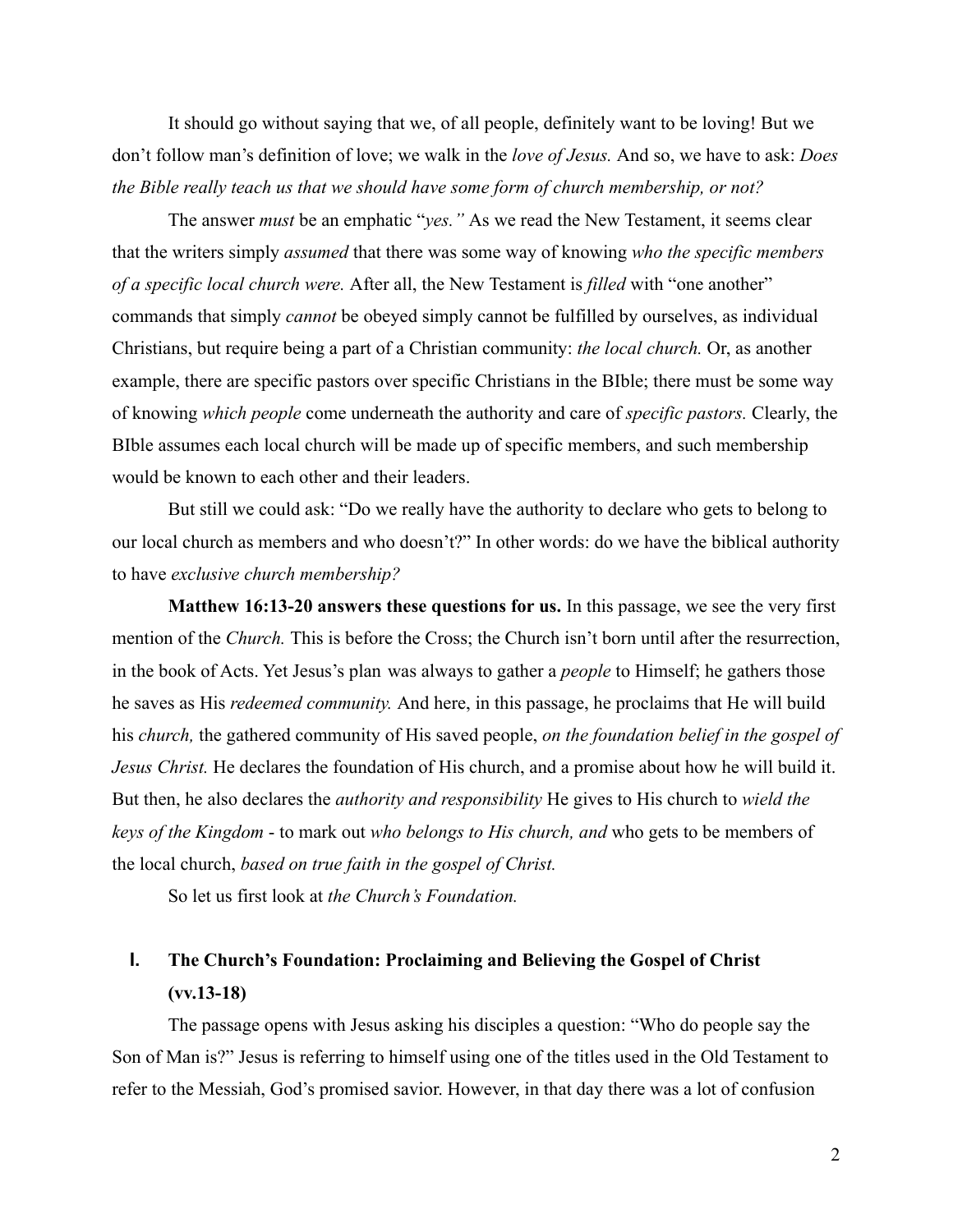and disagreement over what to expect about the Messiah. And this is reflected in the disciples' answer: "Some say John the Baptist, others say Elijah, and others Jeremiah or one of the prophets." We already saw, in chapter 14, that Herod thought Jesus was John the Baptist raised from the dead; others thought he was one of the other prophets who had come back, such as Elijah. But then Jesus asks for the Twelve disciples to proclaim *their own views* of who Jesus is: "But who do *you* say that I am?" Simon Peter replies in verse 16, most likely speaking as a representative spokesman for the rest of the disciples (as he often does). He answers: "You are the Christ, the Son of the Living God." "*Christ"* is not Jesus's last name, as I'm sure we all know; the word *Christ* is the word for *Messiah,* or *anointed one.* Peter is proclaiming that he believes Jesus is truly the *Messiah,* the Savior and King God promised to send in the scriptures. Indeed, he proclaims Jesus is "the Son of the living God." Whether or not Peter knew the full truth of what he said at that time, we know that this is exactly who Jesus is - *the God-Man,* the eternal Son of God who came to earth, being born as a man, to come and save God's people; he came to deliver us from our sin, guilt, and even death. Jesus came to live a perfect life in our place, die on the cross for our sins, and to be raised from the grave, defeating sin, Satan and death, once and for all, for His people - anyone who believes in Him!

As we'll see next week, the rest of chapter 16 will further flesh out this *gospel,* this "good news," as Jesus's mission. They didn't fully understand it all yet; nevertheless, their confession here, though partial, represents faith in Jesus as God's promised King and Savior, the Messiah and Son of God. And Jesus responds, in v.17, by affirming this declaration as true: "Blessed are you, Simon Bar-Jonah!" (that is, son of Jonah, or son of John), "For flesh and blood has not revealed this to you, but my Father who is in heaven." Peter, and the other disciples, did not reach this conclusion because of their earthly wisdom or intelligence; it was revealed by God Himself! And so it is with all of us; we believe in the gospel of Jesus purely by the grace of God, as He reveals Himself to us through His Spirit and Word. As the gospel is proclaimed today, Jesus reveals Himself to us and draws us to Himself in faith, by His grace! But he doesn't save us just to be individual Christians; He brings us together *to be His people;* when Jesus calls us to Himself, He pulls us into the community of *fellow believers - the church.*

We see this in v.18: "And I tell you, you are Peter, and on this rock I will build my church, and the gates of Hell shall not prevail against it." Peter sounds like the greek word for "rock," and so Jesus uses a *pun,* a play on words, to draw a metaphor: Jesus will *build* His church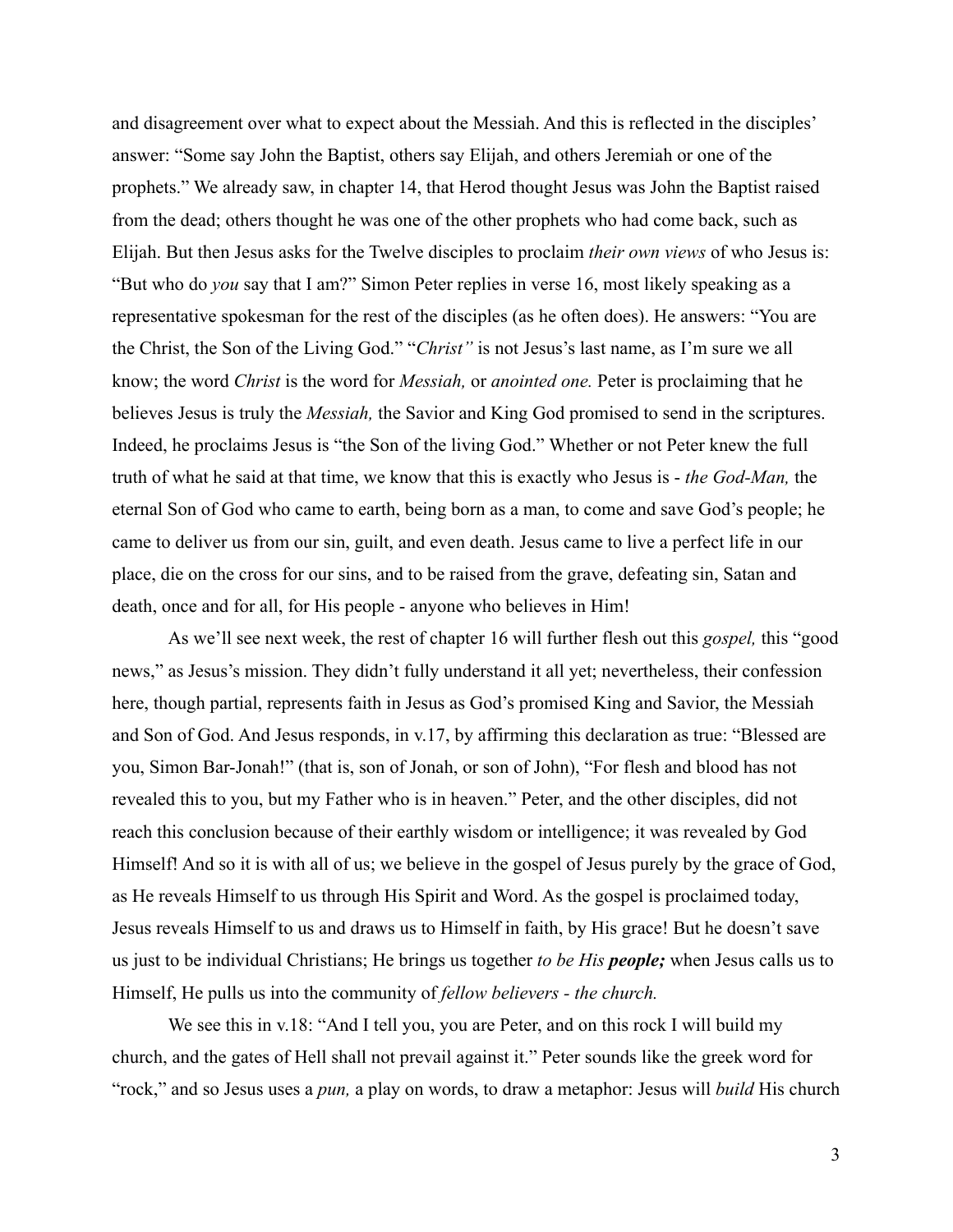on this *rock, using this rock as the foundation.* So what is "this rock," the foundation Jesus builds his Church on? In one sense, it's Peter; but not in the way that the Roman Church says, claiming that here Jesus is installing him as the first Pope; that is clearly not the case, as the rest of the New Testament plays out. Rather, Peter, and the rest of the disciples, later called the Apostles, are the *foundation* of Christ's church, specifically because they are witnesses to Jesus's gospel and proclaim the gospel - just as Peter's confession makes clear here. For example, Ephesians 2:20 says the church is "built on the foundation of the Apostles and prophets, Christ Jesus Himself being the cornerstone." Jesus is declaring that He will build His church on the foundation of *faith in the gospel of Jesus Christ* - just as Peter's confession modeled, and just as the Apostles would go on to proclaim as the early church was founded. And so it is today: Jesus builds his church through *the gospel:* as it is proclaimed, and as people truly believe in it, so Jesus *builds His church.*

This is because Jesus's *church* is made up of *believers -* those who trust in the good news of who Jesus is and what He has done: that He is the God-Man, the promised Savior, King, and Lord, who fulfills GOd's promises of salvation for all who believe in His life, death, and resurrection as sufficient to take away the guilt and penalty of our sin! When we truly believe this gospel message, we are not only saved, but we *join Jesus's people, His church.* Jesus's true church is made up of true believers.

The Bible leaves no room for "lone wolf Christianity." The moment we become believers we are united to Christ; and Christ's body is *the church.* This is true of all believers, and so all true believers, throughout time and space, are part of *the one true Church; the one true people of God.* But this also applies to *local churches -* each local church is meant to *physically and visibly represent this reality,* allowing us to live out the Christian life *together* in a real, meaningful way. Therefore, a *prerequisite* for joining the local church - *a non-negotiable requirement for church membership* - is for the individual to actually be a *real Christian,* a true believer in the gospel of Jesus Christ. This belief is called *regenerate church membership:* this is a foundational Baptist belief, and it comes straight from the Lord's words in this passage, among other Biblical passages. Church members must, first and foremost, truly be believers. We're going to look more at how we go about that in point 3; but for now, we just need to note that this *must* be the case because the very foundation and nature of Jesus's church is built upon the *proclamation and*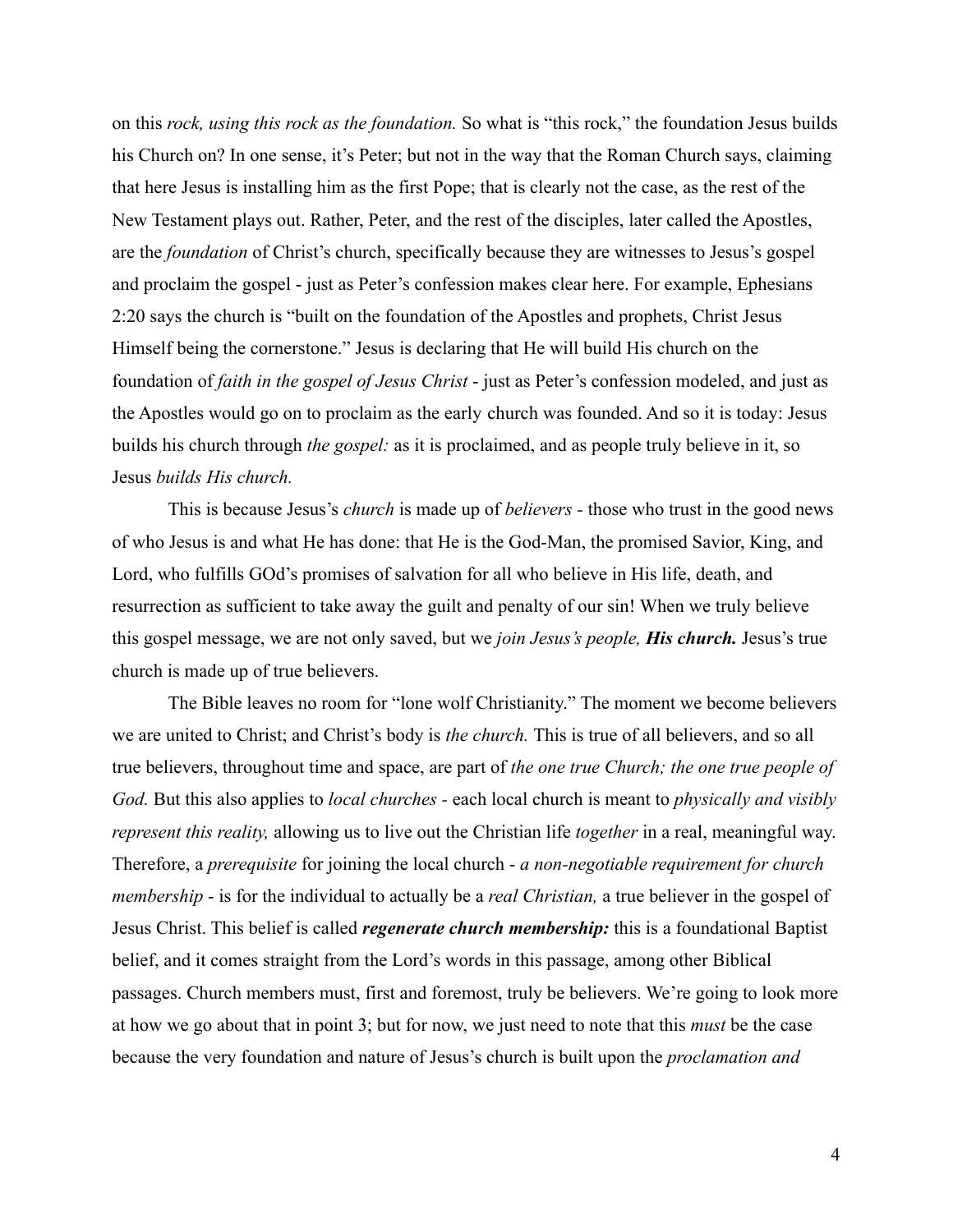*belief in the gospel of Jesus Christ.* To belong to a church as a member requires belonging, first and foremost, to *Jesus's true church as a believer.*

But Jesus's words in verse 18 also drive another point home that we need to recognize this morning:

### **II. The Church's Assurance: Jesus Unfailingly Builds His Church Through Gospel Proclamation (vv.18, 20)**

Let's look again at what Jesus says in v. 18: "on this rock I will *build my church,* and the *gates of Hell shall not prevail against it."* Jesus makes very clear that the church is *His,* not ours; and Jesus Christ is the one who *builds* His church. Not only did He lay the foundation, but He is still currently building it, brick by brick, person by person, even now. As we've seen, Jesus is building His church *through the proclamation of the gospel and through the conversion of sinners as they believe in the gospel message.* In other words, Jesus builds it through us sharing, preaching, teaching, and living out the gospel. Now, in verse 20 of this passage, he tells the disciples to not publicly make Jesus's identity as savior known yet, because of the unique time period they were in before the cross; as the next section will show, they did not yet fully understand it themselves, even. However, after Jesus's death and resurrection, he gives His followers a very different charge: in the Great Commission (**Matt. 28: 16-20**), he declares to all Christians, as His disciples and followers, that our *mission* is to "make disciples" of others through sharing the gospel and teaching "all that Christ commanded." Therefore, Jesus builds his church through us, as we carry out our mission (the Great Commission) through sharing, proclaiming, teaching, and living out faith in the gospel of Christ.

And precisely because the church is *Jesus's church,* not ours, He gives an assuring promise: "the gates of Hell shall not prevail against it." This is obviously a promise meant to assure us; but what exactly are we being assured of? It's possible that "gates of Hell," or "Hades," refers to the powers of Hell and Satan, who blinds and manipulates the unbelieving world and attacks the church as we go out on our gospel mission; *or*, it refers to the realm of death, the consequence of our sins; *or*, quite possibly, it refers to both, capturing the reality that the powers of Hell represent our greatest enemies: *Sin, Satan, and Death itself*. Either way, the language here pictures the *Church* on the offense and the "gates of Hell" on the defense; the idea is that Jesus builds his church *through the Church going forth of gospel mission,* and that this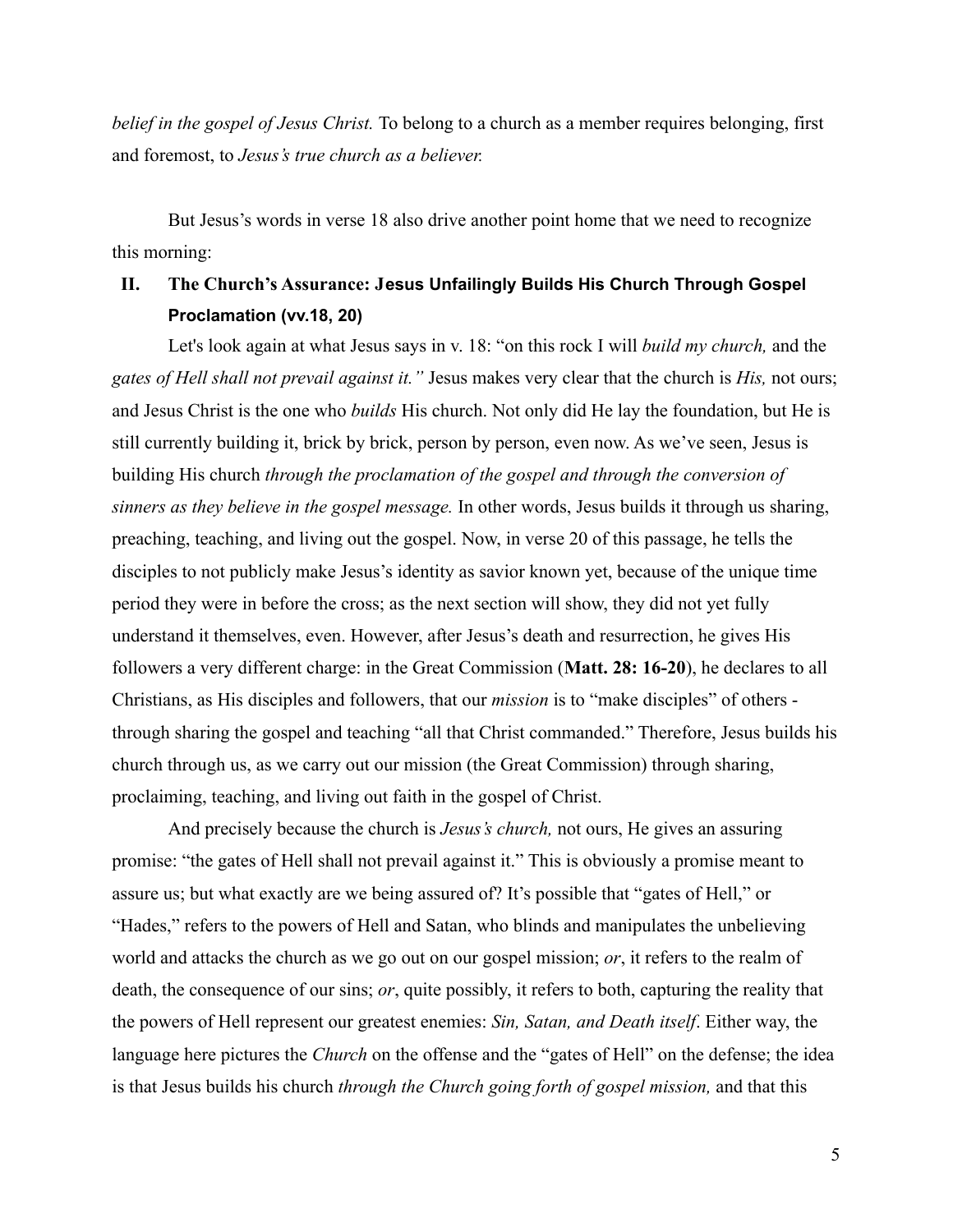mission is a direct *attack* on the powers of Hell at work in the sin and unbelief of this world. And Jesus assures us that as we go about on our gospel mission as the church, *we will prevail* against the forces of sin, Satan, and death - because *Jesus* is building the church; it is *His* mission, and He has already won the victory in His death and resurrection! Therefore, as we go forth in our mission to proclaim the gospel, make disciples, and live and grow as the church, we do not need to fear; we will not lose or be overcome, but shall *win* - our gospel mission, as the church, will not be overcome by the Devil or the unbelieving world that seeks to stamp us out; the church will prevail, the gospel will continue to go forth, and the church will be built throughout the world!

So here's the application of this promise for us this morning: Jesus promises to build His church through the *gospel;* through His Word being proclaimed and believed. If we want to join in Christ's work of building His church and carrying out the Great Commission, we must be devotedly committed to *proclaiming, believing, and living out the gospel.* We must be committed to evangelism; to discipleship; to the preaching and teaching of God's Word; we must be committed to being a *gospel-centered and gospel-driven church.* Jesus doesn't promise to build His church through programs, an excellent music ministry, or impressive facilities; He builds His church *through the gospel.* This is why everything we do as a church must be *gospel-centered.* We read, teach, preach, and obey the Bible - and the whole point of the Bible unfolds the gospel of Christ, our need for it, and its implications. We sing the gospel. We pray in light of the gospel. And we obey the gospel in our lives, both as a church, and as individual Christians. We carry out the gospel mission in our lives, our evangelism, and our discipleship. *Jesus builds His church through the gospel mission of the church.* And that's a promise. So let us not lose sight of our mission; let us not be distracted. Let us carry out the mission as Jesus accomplishes it through us.

And to do so, we need to know the *responsibility and authority* Jesus has given to us in order to carry out this mission:

## **III. The Church's Authority: The Local Church has the Responsibility and Authority to Identify True Believers of the True Gospel (v. 19)**

The foundation of the church is the *confession of the true gospel of Jesus Christ.* The church is made up of *true believers* who profess faith in the *true gospel.* Jesus builds his church through the mission of the gospel, as those who believe are added to the church. But the question remains: how do we know who can be considered, from our perspective, *true believers,*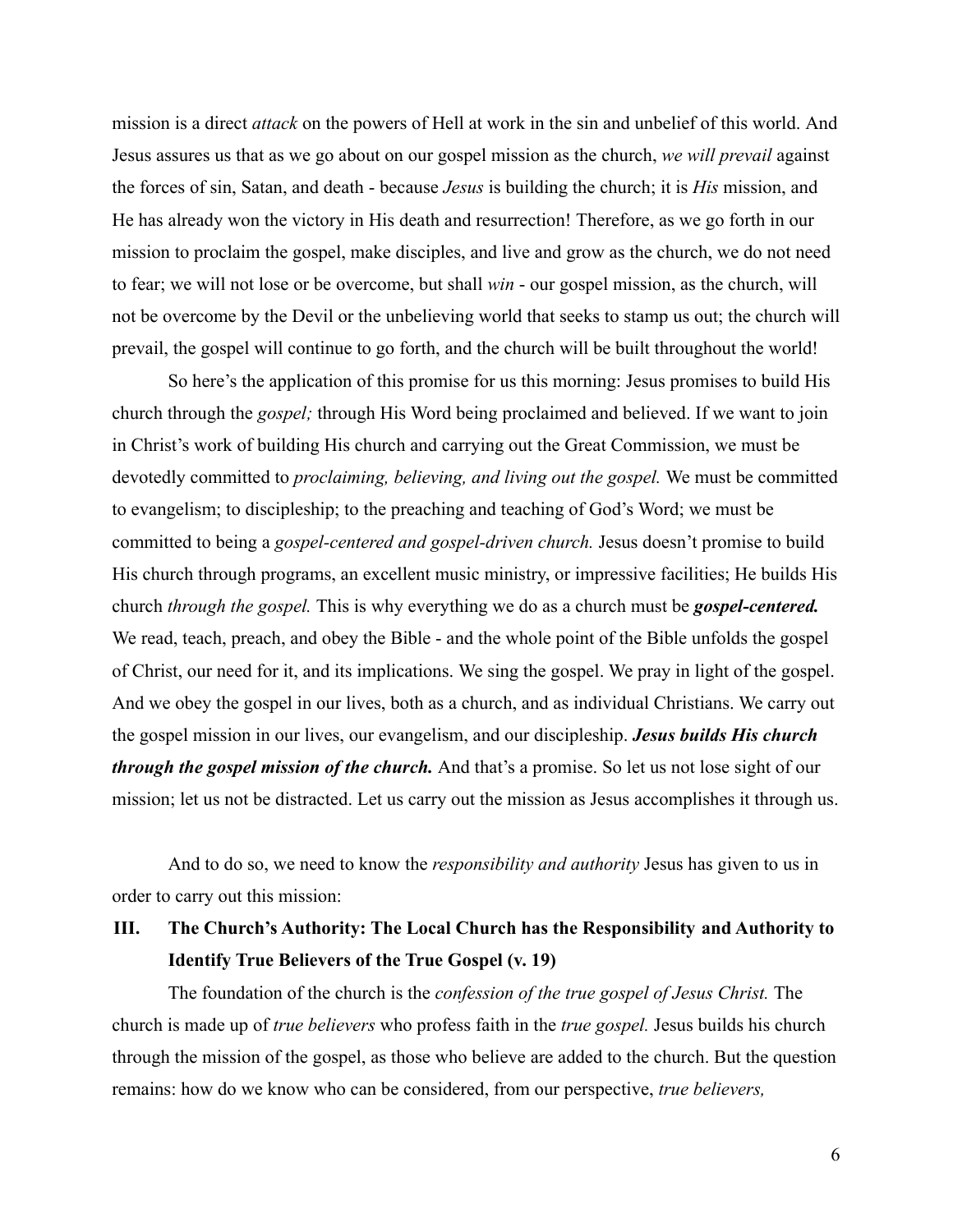confessing the *true gospel,* and part of the *true church* of Christ? To put the question differently: who has the authority to affirm a definition of the gospel as *legitimate* or *illegitimate?* What Jesus tells us here is: *yes.* Jesus gives us, as the local church, a *job:* our job responsibility is to *affirm* the right confession of the *true gospel of Jesus Christ;* this is why, for example, we have statements of faith, outlining what are the boundaries of right and wrong Christian belief, based on what the Bible teaches. But the follow-up question is: do we have the authority to *uphold* and *guard* right beliefs, as a church and among those who join us? Do we, as a church, have the authority to *affirm* or *deny* someone's profession of faith in Christ as either *credible* or *not credible?* The answer is again: *yes.* In verse 19, Jesus is giving us, as the church, the *authority* to carry out the *job responsibility* he has given us.

Jesus says: "I will give you the keys of the kingdom of heaven, and whatever you bind on earth shall be bound in heaven, and whatever you loose on earth shall be loosed in heaven." This verse is dense and highly debated, so let's walk through it slowly. First, Jesus is giving the "keys of the kingdom." The "keys" here are a symbol of *authority* (as they are in other passages, such as Rev. 1:18). Jesus is giving Peter and the apostles the *authority* to do something. And we see it is related to the "kingdom of heaven" and its operation on earth. We have seen Jesus talk about the Kingdom of Heaven all throughout the book of Matthew; he ushers it in through his life, death, and resurrection; all who believe in this gospel *join* the kingdom of heaven, so that all Christians on earth belong to it; and in the end, when we die or when Jesus returns, we will live in the Kingdom of Heaven forever.

What does it mean, then, that Jesus is giving the authority to *"bind and loose"* in the kingdom of heaven? To understand this verse, we have to answer a couple of questions: first, 1. Who has this authority?; secondly, 2. What is being being "bound" and "loosed," people or things?; and third, 3. What exactly does the binding and loosing refer to? The context of this passage already clues us in on the fact that this has to do with Jesus building his church through the gospel, both in rightly *affirming* the true gospel and through people *truly confessing faith* in the gospel of Christ. This authority, then, occurs within the context of the church; it is dealing with identifying true confessions of faith in the true gospel.

We know this is the right way to understand this verse because of Jesus's words in Matthew 18:18, just a couple of chapters later; Jesus uses this same language again: "Truly, I say to you, whatever you bind on earth shall be bound in heaven, and whatever you loose on earth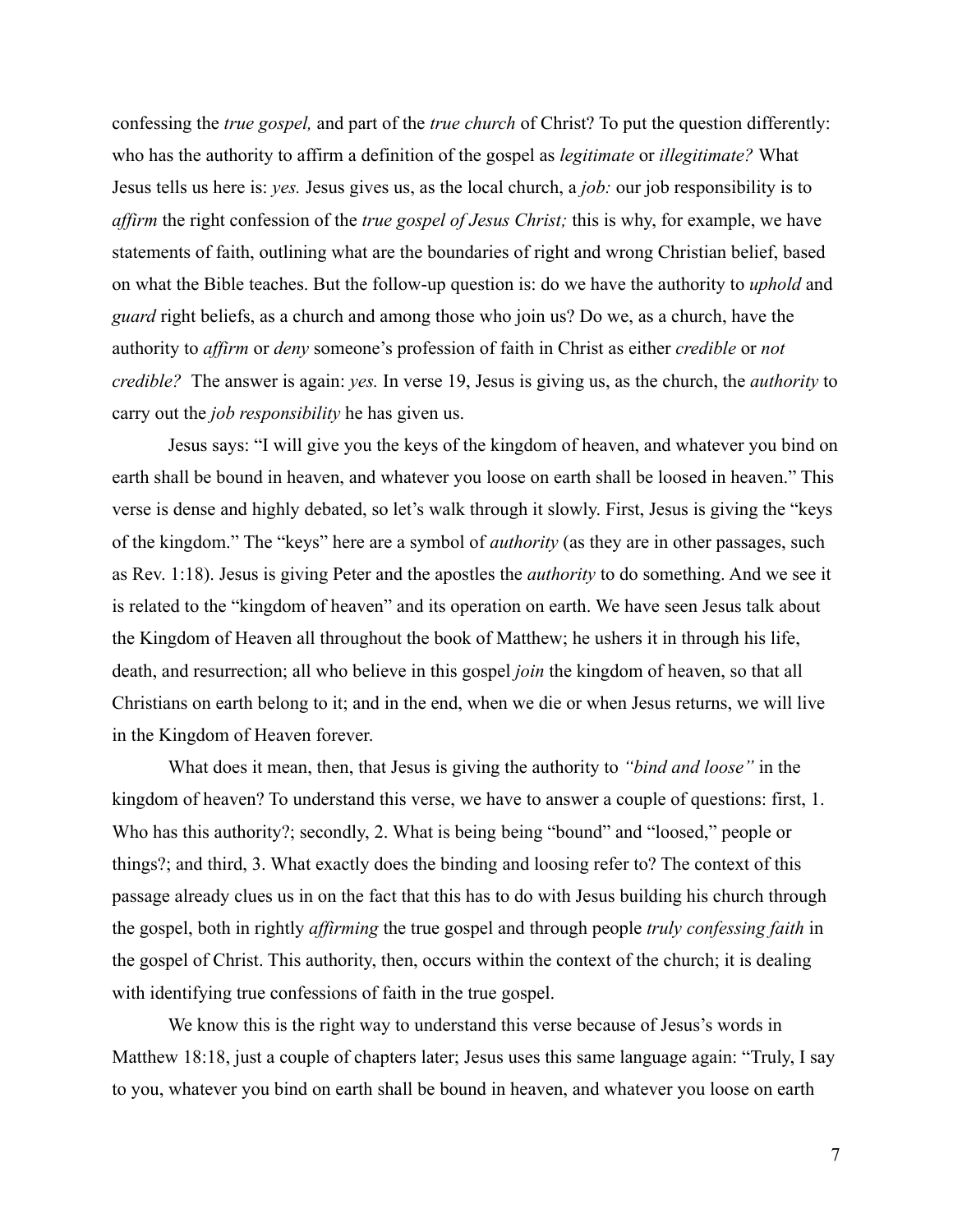shall be loosed in heaven." The context of Matt. 18 deals with the *local church;* there, the *local church* is wielding the authority of the keys of the kingdom; and the *binding and loosing* deals with not things, but *people*. In Matt. 18, the church wields the "keys" through the practice of church discipline, by declaring that the unrepentant individual can no longer be considered part of the church because they can no longer be considered a *true believer.*

In other words, Peter and the Apostles affirmed a right understanding of the gospel for us, primarily in the writings of the New Testament. And on the basis of the Bible's authority, the local church *affirms* the right understanding of the gospel by *identifying* whether or not someone's claim to be a believer is *true and credible.* The local church "binds" and "looses" people by declaring whether or not that person can be considered a believer, based upon whether or not their profession of faith in Christ is *true and credible,* in line with the Bible. Now, this doesn't mean that the church *makes* someone a Christian or not a Christian; rather, the church is simply trying to *identify* who is *already* a citizen of the Kingdom of Heaven.

It's like this: picture an embassy of the United States in a foreign country. If an American citizen living in that country needs to renew their passport or get a new one, the Embassy has the authority to do that for them, on behalf of America. However, when the embassy does this, they are not *making* someone a citizen; they are simply *affirming* a reality that is already true. Therefore, the citizen has to show *proof* that they are truly American citizens; and then, the embassy has the authority to back up that claim and put their stamp of approval, if you will, on their passport, pronouncing them a legitimate citizen.

And so it is with the church. Each local church is an *embassy* of the Kingdom of Heaven. All of us, as members, must first be *citizens* of the Kingdom by grace through faith in Christ alone. And we are also put to work; we have the responsibility, as the church, to *affirm* the proof that each other member is also a legitimate citizen of the Kingdom of Heaven. When we baptize a new believer, or receive someone into membership from another church, we are, like an embassy, placing our *stamp of approval* upon that person, declaring, "We, as an outpost of the Kingdom of God, believe that this person is truly a Christian; we are affirming their profession of faith in the gospel; we affirm that the gospel they confess is the true gospel of CHrist; and we back up their claim to be citizens because we see *proof* of their faith in their lives." We don't *make* them Christians; we simply affirm that we believe they can be considered true Christians.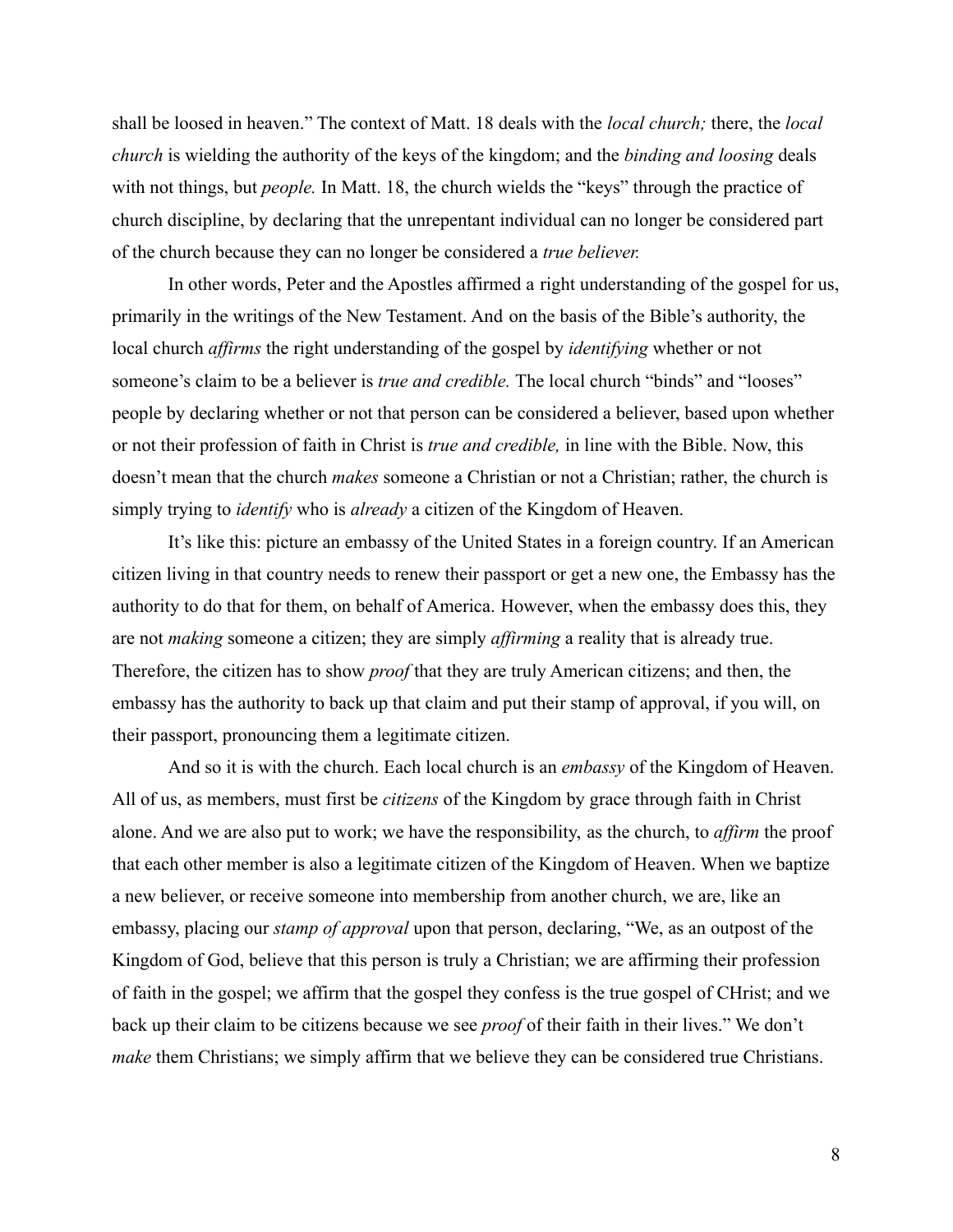This is exactly what we do everytime we declare someone a *church member.* And this is why church membership is so important. Church membership is not supposed to be just a name on a roll; it's supposed to be *meaningful.* It's our stamp of approval on someone, saying that we, as a church, declare that they can be considered a Christian. If we can't say that about someone in good conscience, based on the authority of the Bible, then *we shouldn't let them be a member of our church.* That wouldn't be loving to them, but would only give a *false assurance,* making them numb to the gospel they so desperately need to repent and believe in; it wouldn't be good for the church; and it would be *disobedience and dishonoring* to Christ. This is why we have a membership process, in which we make sure someone is giving a *credible profession of faith* in Christ before they join. This is why we vote, because *we as the church* are declaring our affirmation of their profession of faith. We must take this responsibility *very seriously.* And this doesn't just mean when we bring someone *into* our church; as we'll see later in Matthew 18, this must be an *ongoing reality.* Just because we were able to back up someone's claim to be a believer in the past, when they joined, doesn't always mean we can do the same today; for example, if they're no longer repenting from sin, if they have walked away from the faith - or if they are no longer attending our church and we haven't seen them in months or even years, then we have no way of *legitimately affirming* their faith; and therefore, they really shouldn't be members of our church. Again, this isn't snobbery - it's an *act of love.* We love each other by making sure that the *faith* we confess is in the *right gospel;* and that it is backed up by *proof* of repentant faith in our lives. We want nothing more than to encourage one another to repent and believe, to rest in the assurance of salvation in Christ! That's what membership is supposed to mean! But it can only serve that purpose if membership *actually means something.*

Therefore, let us, as a church, take up the mission and responsibility CHrist has given us. Let us boldly proclaim the gospel; let us *confess and live out faith in Christ!* Let us take this mission seriously in our evangelism, discipleship, and membership process.

But this also has application for each individual: each of us need the security of belonging to a local church, that backs up our profession of faith. We need to belong to a gospel-centered church, both for our own good, and for the good of others, as we link arms together in the gospel mission.

But most importantly, each of us must, first and foremost, *belong to the Kingdom of Heaven.* And that doesn't happen just because you're a member of a church; its not based on any